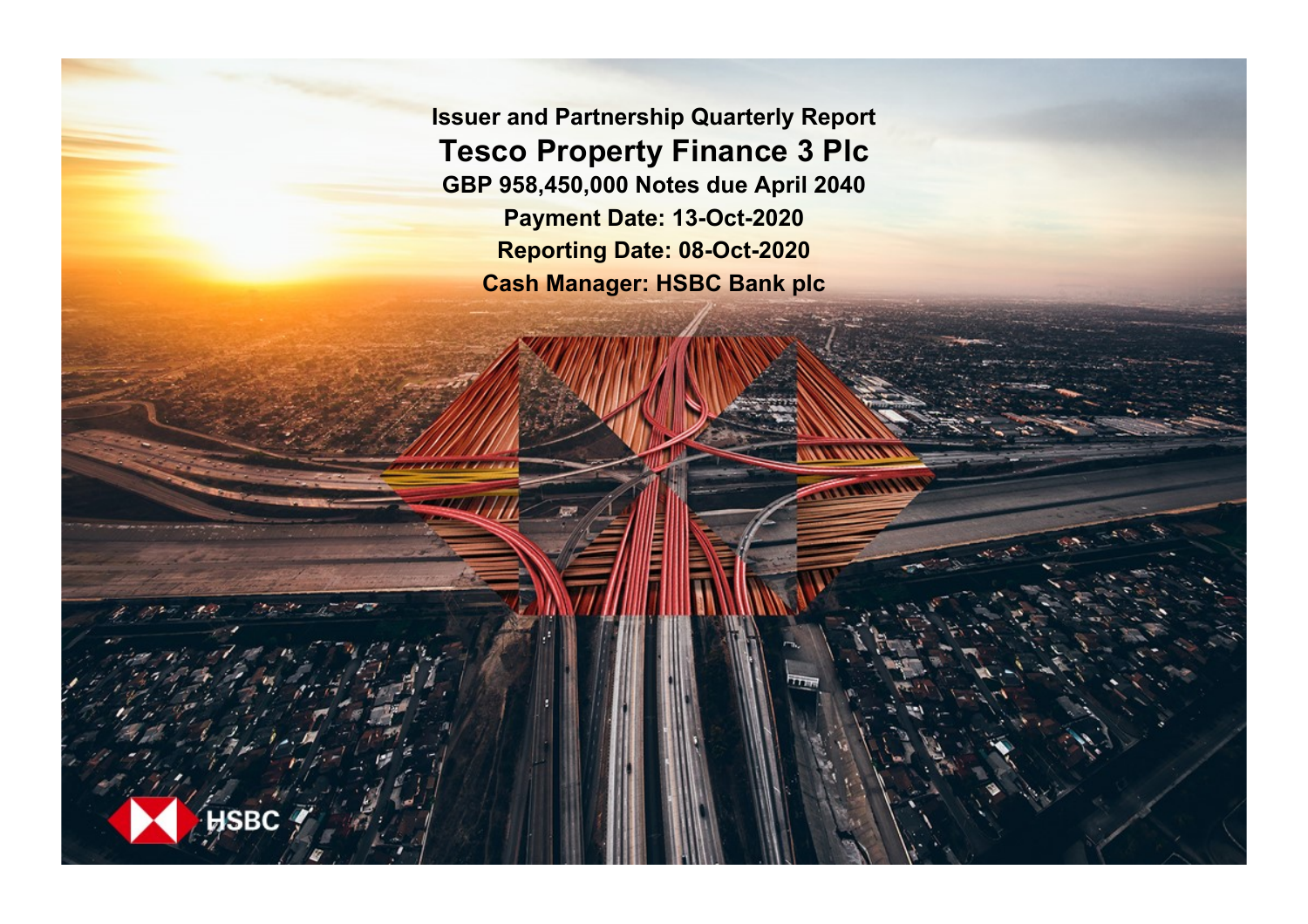

#### **Contents**

<span id="page-1-0"></span>

|                                                  | Page           |
|--------------------------------------------------|----------------|
| Contents                                         | $\overline{2}$ |
| <b>Transaction Details</b>                       | 3              |
| Loan Report                                      | 4              |
| Reserves                                         | 5              |
| Partnership Accounts                             | 6              |
| Partnership Available Funds                      | 8              |
| Partnership Pre-Enforcement Priority of Payments | 9              |
| <b>Bond Report</b>                               | 10             |
| <b>Bond Ratings</b>                              | 11             |
| <b>Issuer Accounts</b>                           | 12             |
| <b>Issuer Available Funds</b>                    | 13             |
| Issuer Pre-Enforcement Priority of Payments      | 14             |
| <b>Disclaimer</b>                                | 15             |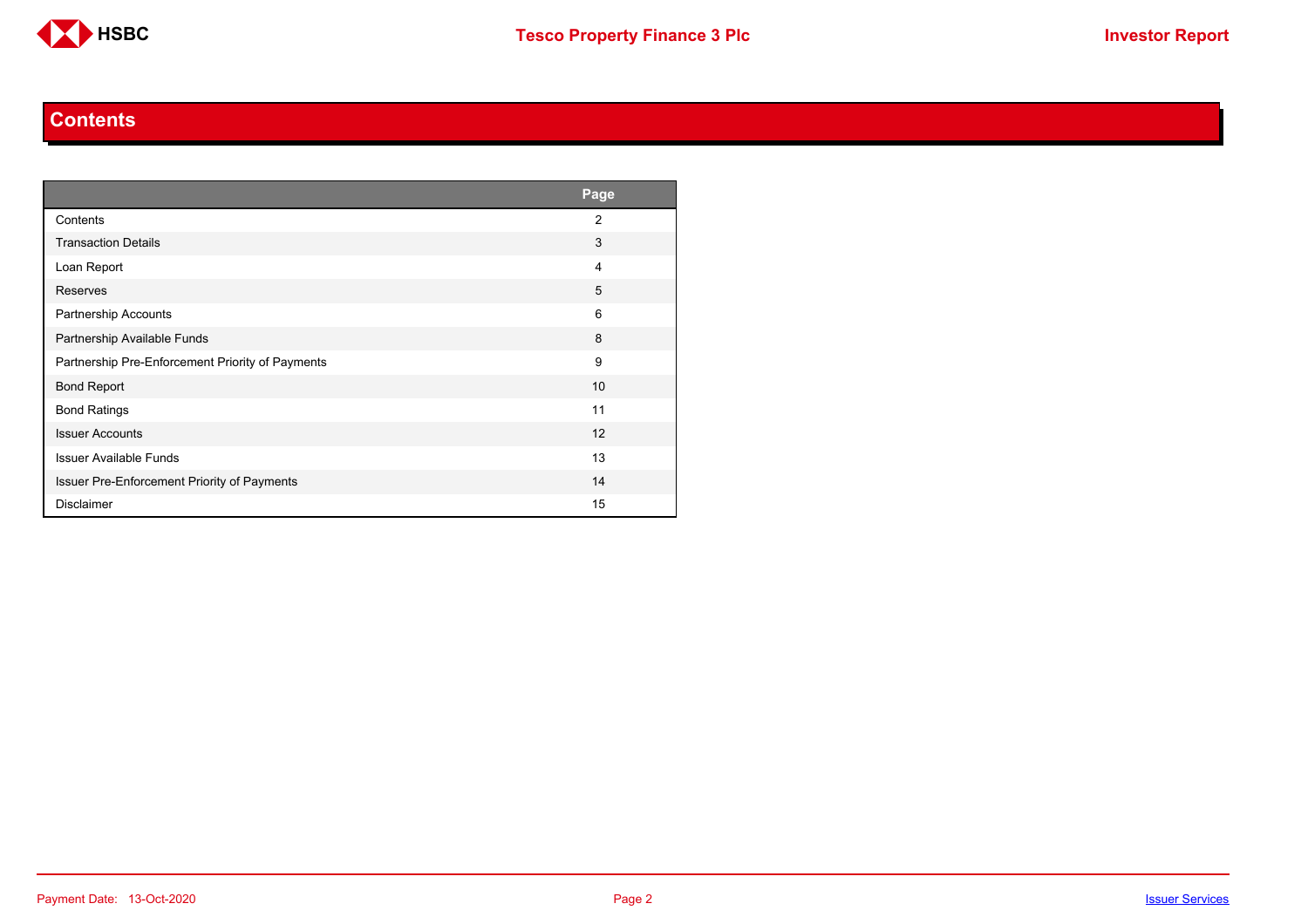

#### <span id="page-2-0"></span>**Transaction Details**

| <b>Key Dates</b>            |                             |  |
|-----------------------------|-----------------------------|--|
| <b>Closing Date</b>         | Wednesday, 7 July, 2010     |  |
| <b>Calculation Date</b>     | Thursday, 8 October, 2020   |  |
| Calculation Period (start)  | Wednesday, 8 July, 2020     |  |
| Calculation Period (end)    | Thursday, 8 October, 2020   |  |
| Interest Period (start)     | Monday, 13 July, 2020       |  |
| Interest Period (end)       | Tuesday, 13 October, 2020   |  |
| <b>Current Payment Date</b> | Tuesday, 13 October, 2020   |  |
| Next Payment Date           | Wednesday, 13 January, 2021 |  |
| <b>Final Maturity Date</b>  | Friday, 13 April, 2040      |  |

| <b>Transaction Parties</b>   |                                             |
|------------------------------|---------------------------------------------|
| Issuer                       | Tesco Property Finance 3 Plc                |
| The Partnership              | The Tesco Passaic Limited Partnership       |
| Cash Manager                 | <b>HSBC Bank plc</b>                        |
| <b>Account Bank</b>          | <b>HSBC Bank plc</b>                        |
| <b>Property Advisor</b>      | Cushman & Wakefield LLP                     |
| <b>Issuer Swap Provider</b>  | Tesco                                       |
| <b>Property Pool Manager</b> | Spen Hill Management Limited                |
| Partnership Operator         | Crestbridge Property Partnerships Ltd       |
| Trustee                      | HSBC Corporate Trustee Company (UK) Limited |

| <b>HSBC Contact Details</b> |                               |
|-----------------------------|-------------------------------|
| Role                        | <b>Client Service Manager</b> |
| Name                        | Arjeet Das                    |
| Fmail                       | arjeet.das@hsbc.com           |
| Group Email                 | ctla.securitsation@hsbc.com   |
| Telephone                   | 0207 991 3754                 |

| <b>Period Day Counts</b>       |         |
|--------------------------------|---------|
| <b>Calculation Period Days</b> | 92 davs |
| <b>Interest Period Days</b>    | 92 days |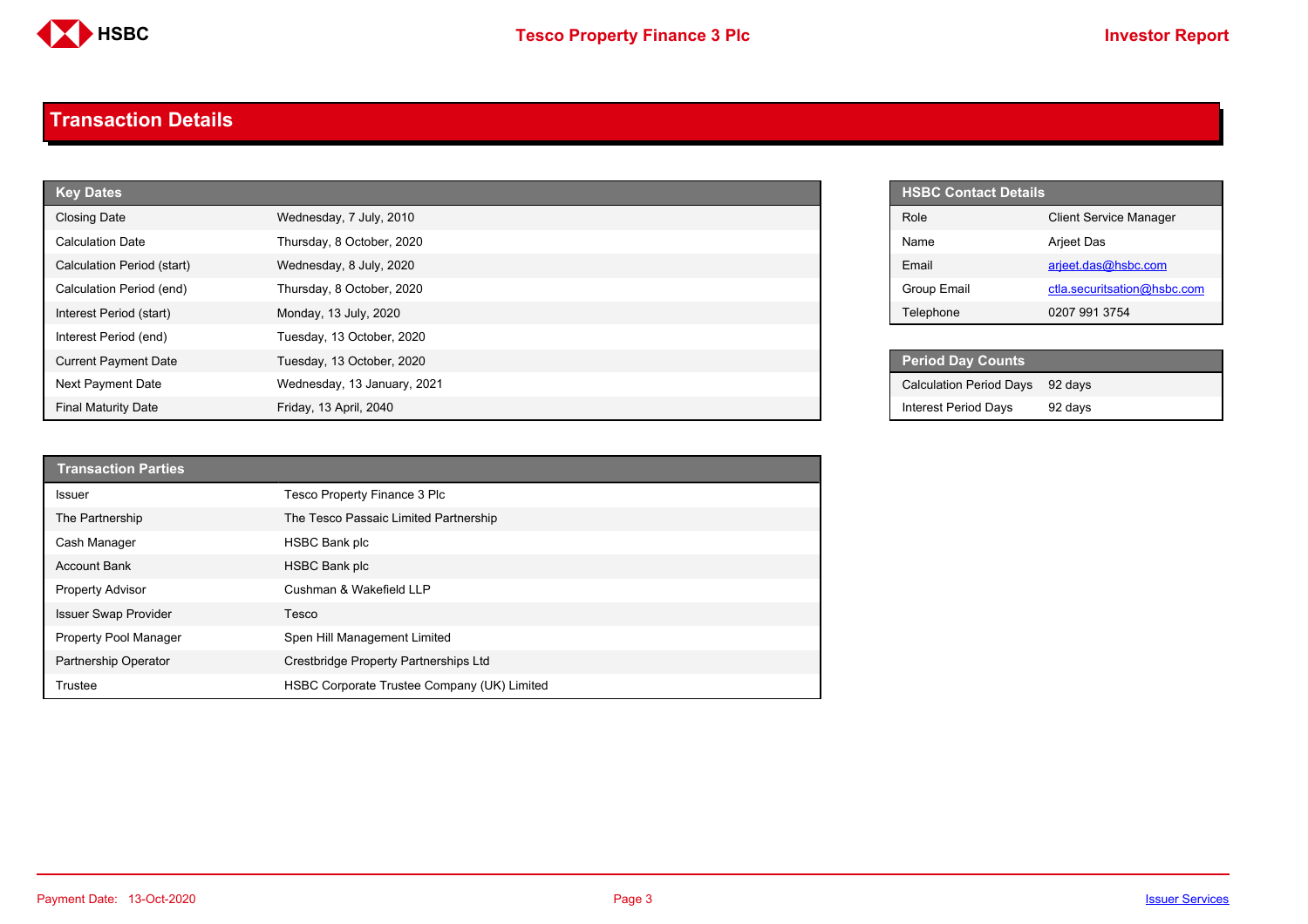

# <span id="page-3-0"></span>**Loan Report**

| <b>Class</b>                      | <b>FACILITY</b>           |
|-----------------------------------|---------------------------|
| Currency                          | GBP                       |
| ISIN                              |                           |
| <b>Payment Frequency</b>          | Quarterly                 |
| <b>Current Payment Date</b>       | 13-Oct-2020               |
| <b>Interest Accrual Method</b>    | <b>Actual/Actual ICMA</b> |
| <b>Final Maturity Date</b>        | 13-Apr-2040               |
|                                   |                           |
| <b>Current Period Rates:</b>      |                           |
| Reference Index                   | <b>Fixed Rate</b>         |
| <b>Index Determination Date</b>   | N/A                       |
| <b>Index Rate</b>                 | 5.74400%                  |
| Margin                            | 0.00000%                  |
| <b>Total Coupon</b>               | 574400%                   |
|                                   |                           |
| <b>Transaction Amounts:</b>       |                           |
| <b>Original Issue Size</b>        | £958,450,000.00           |
| Opening Balance for Period        | £922,542,799.00           |
| <b>Beginning Pool Factor</b>      | 0.96254                   |
| <b>Principal Repayments</b>       | £4,195,783.00             |
| <b>Closing Balance for Period</b> | £918,347,016.00           |
| <b>Ending Pool Fctor</b>          | 0.95816                   |
|                                   |                           |
| <b>Prior Unpaid Interest</b>      | £0.00                     |
| Interest on Prior Unpaid          | £ 0.00                    |
| <b>Current Interest Due</b>       | £13,247,714.59            |
| <b>Total Interest Paid</b>        | £13,247,714.59            |
| <b>Unpaid Interest</b>            | £0.00                     |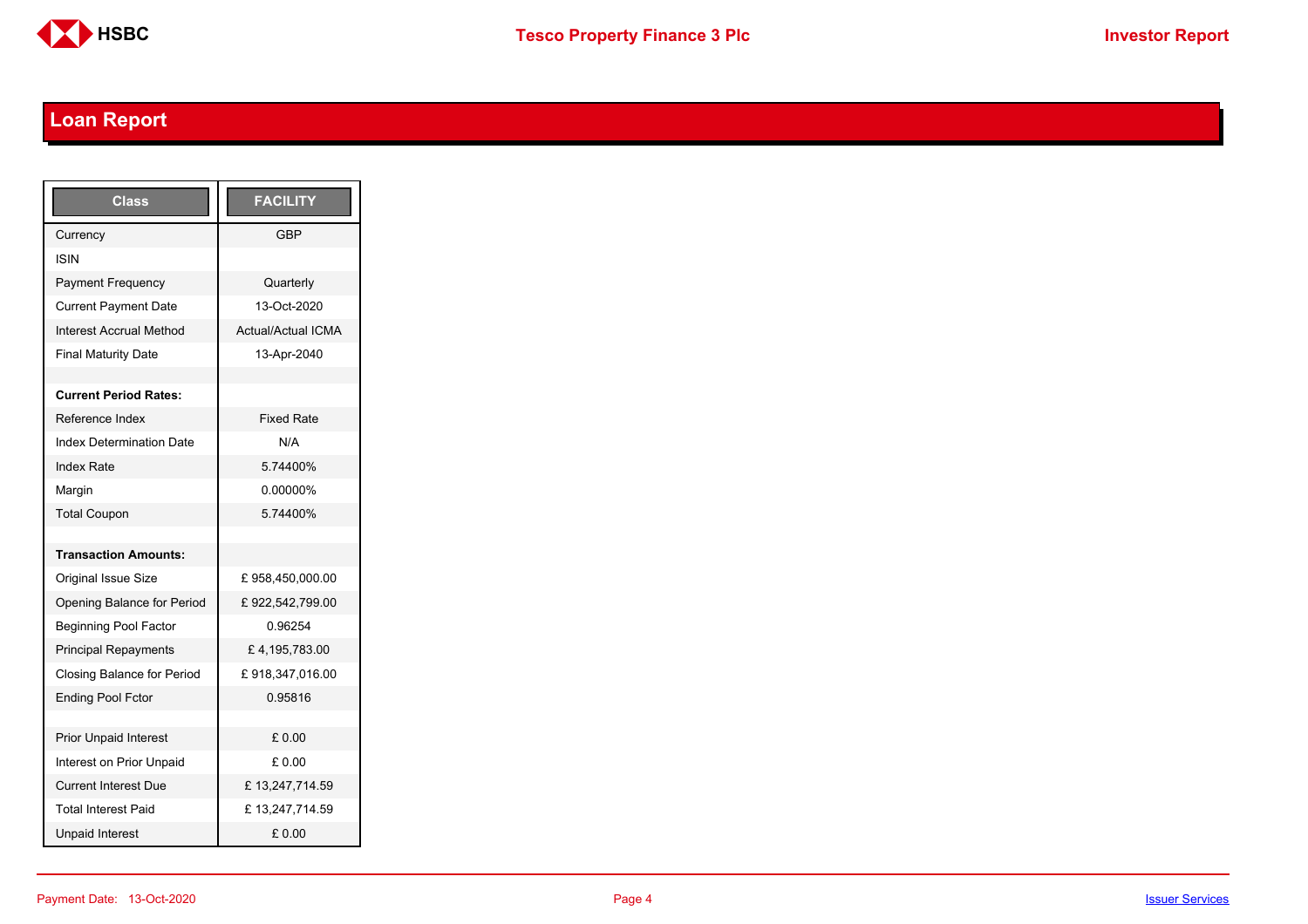

## <span id="page-4-0"></span>**Partnership Reserves**

| <b>Partnership Expenses Reserve Ledger</b>         |              |
|----------------------------------------------------|--------------|
| <b>Opening Balance</b>                             | £500,000.00  |
| Debits to the Partnership Expenses Reserve Ledger  | £ 0.00       |
| Credits to the Partnership Expenses Reserve Ledger | £ 0.00       |
| Closing Balance                                    | £ 500,000.00 |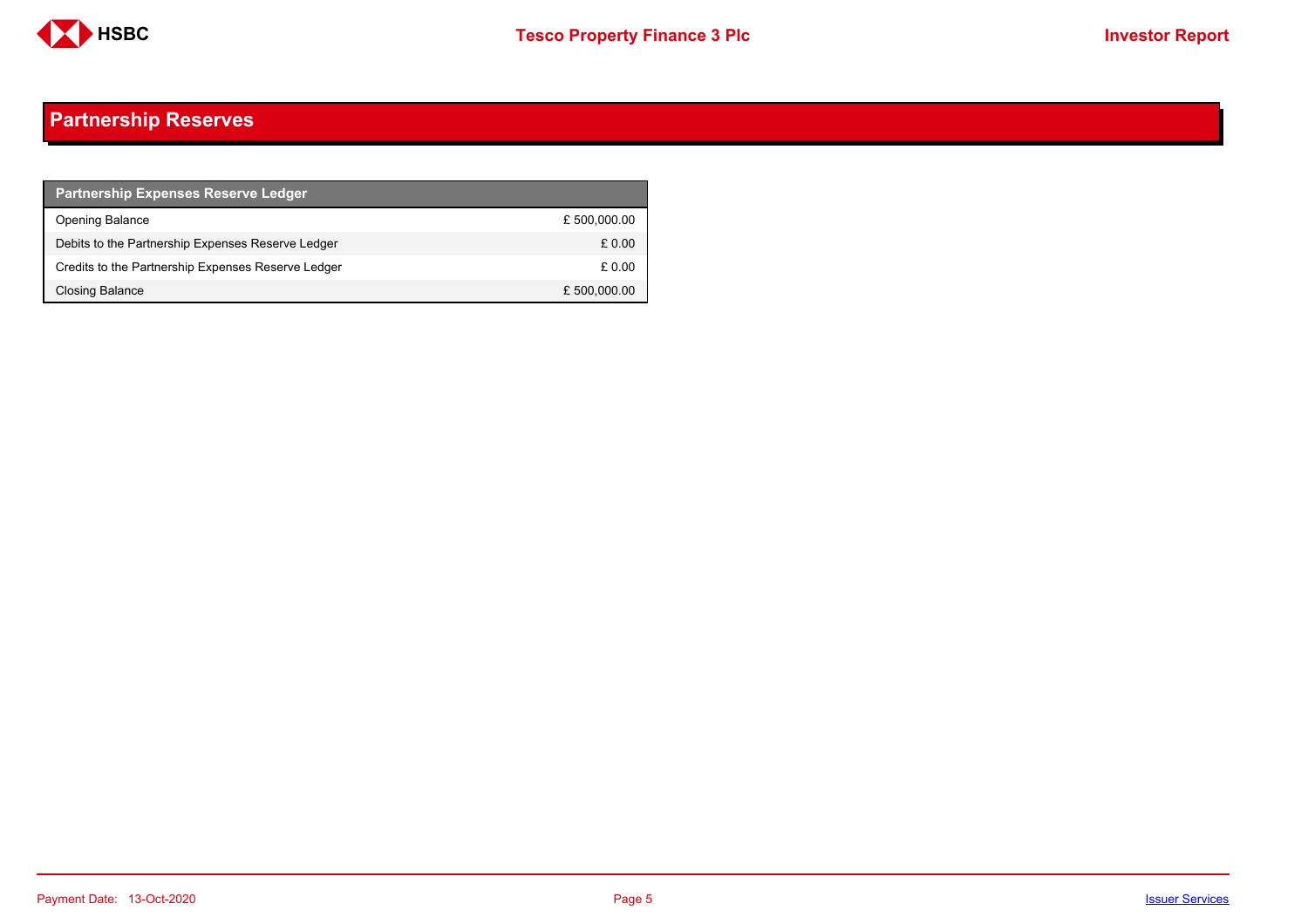

## <span id="page-5-0"></span>**Partnership Accounts**

| <b>Partnership Rent Account</b>         |                |
|-----------------------------------------|----------------|
| <b>Opening Balance</b>                  | £ 5,000.00     |
| Debits to the Partnership Rent Account  | £16,150,253.07 |
| Credits to the Partnership Rent Account | £16,150,253.07 |
| <b>Closing Balance</b>                  | £ 5,000.00     |

| <b>Partnership Disposal Proceeds Account</b>         |  |
|------------------------------------------------------|--|
| <b>Opening Balance</b>                               |  |
| Debits to the Partnership Disposal Proceeds Account  |  |
| Credits to the Partnership Disposal Proceeds Account |  |
| Closing Balance                                      |  |

| <b>Partnership Insurance Proceeds Account</b>         |  |
|-------------------------------------------------------|--|
| <b>Opening Balance</b>                                |  |
| Debits to the Partnership Insurance Proceeds Account  |  |
| Credits to the Partnership Insurance Proceeds Account |  |
| <b>Closing Balance</b>                                |  |

| <b>Partnership VAT Account</b>         |               |
|----------------------------------------|---------------|
| <b>Opening Balance</b>                 | £3,230,050.63 |
| Debits to the Partnership VAT Account  | £3,230,050.63 |
| Credits to the Partnership VAT Account | £3,230,050.63 |
| Closing Balance                        | £3,230,050.63 |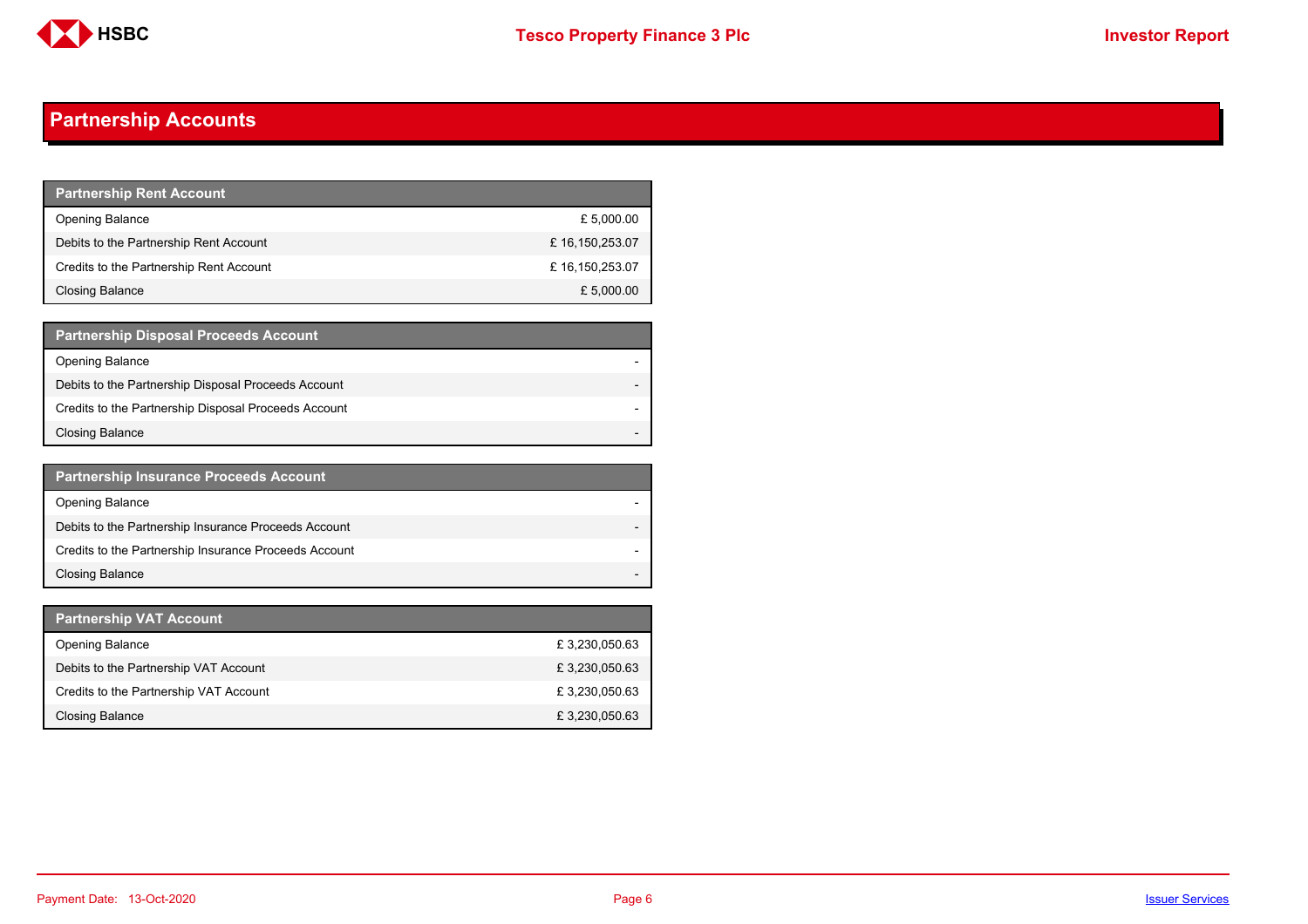

## **Partnership Accounts**

| <b>Partnership Transaction Account</b>         |                |
|------------------------------------------------|----------------|
| <b>Opening Balance</b>                         | £ 500,000.00   |
| Debits to the Partnership Transaction Account  | £17,846,600.70 |
| Credits to the Partnership Transaction Account | £17,846,600.70 |
| <b>Closing Balance</b>                         | £ 500,000.00   |

| <b>General Partner Corporation Tax Reserve</b>         |  |
|--------------------------------------------------------|--|
| <b>Opening Balance</b>                                 |  |
| Debits to the General Partner Corporation Tax Reserve  |  |
| Credits to the General Partner Corporation Tax Reserve |  |
| <b>Closing Balance</b>                                 |  |

| <b>General Partner VAT Transaction Account</b>         |                          |
|--------------------------------------------------------|--------------------------|
| <b>Opening Balance</b>                                 | £166,279.34              |
| Debits to the General Partner VAT Transaction Account  | $\overline{\phantom{0}}$ |
| Credits to the General Partner VAT Transaction Account | $\overline{\phantom{0}}$ |
| <b>Closing Balance</b>                                 | £166,279.34              |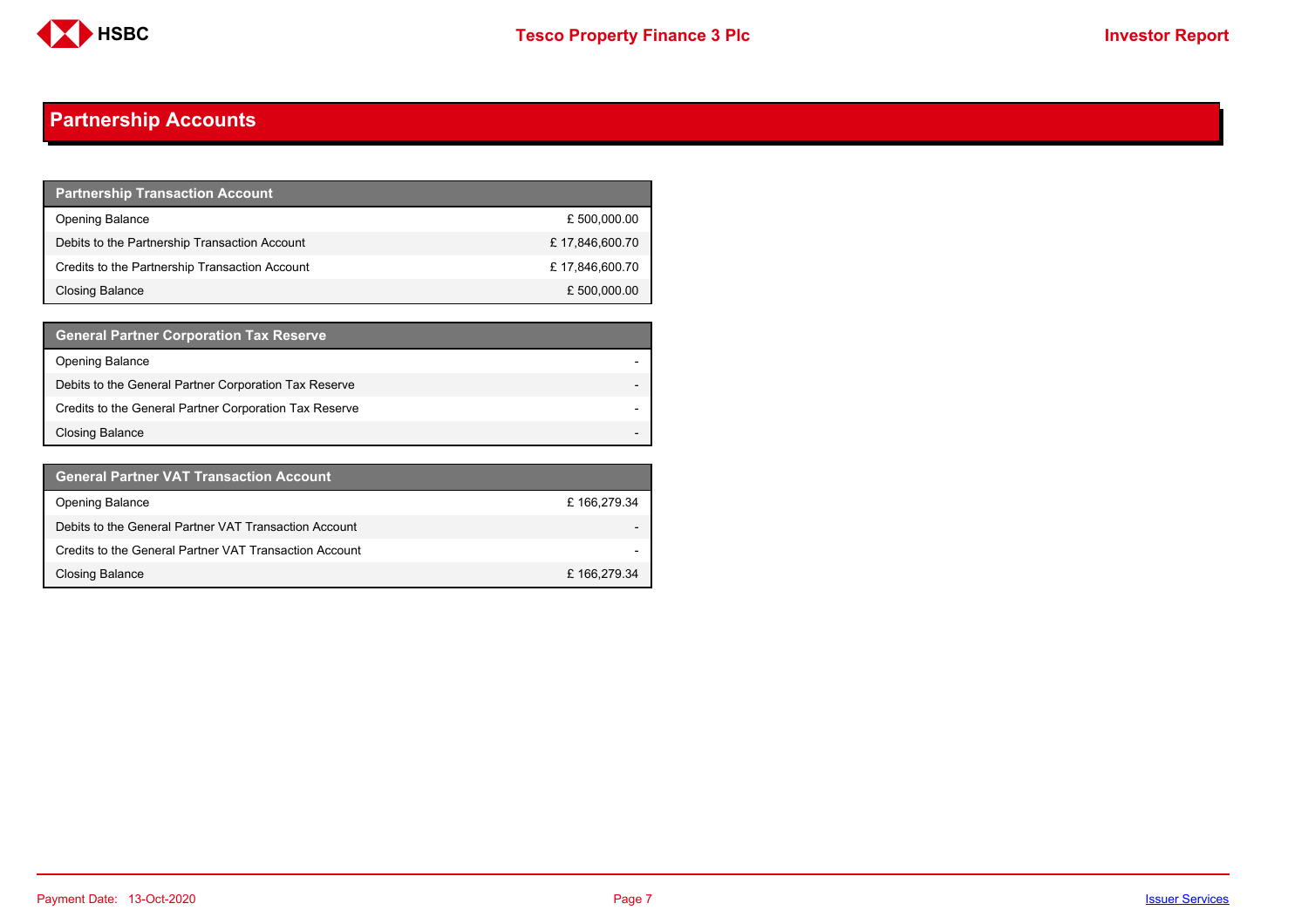

# <span id="page-7-0"></span>**Partnership Available Funds**

| <b>Available Interest Proceeds</b>                                           |                          |
|------------------------------------------------------------------------------|--------------------------|
| (a) Rental Income Received by the Partnership                                | £16,150,253.07           |
| (b) the amount payable to the Partnership by the Issuer under Swap Agreement | £17,443,538.00           |
| (c) Amount transferred from the Partnership VAT account                      | £90,003.84               |
| (d) Amount to be transferred from the Partnership Disposal Account           |                          |
| (e) Amount to be transferred from the Partnership Insurance Proceeds Account |                          |
| (f) Interest received by on the Partnership Accounts and Rent Account        | $\overline{\phantom{a}}$ |
| (g) Eligible Investment Earnings by Partnership                              |                          |
| (h) Any advance of the Partnership Expenses Loan                             | $\overline{\phantom{a}}$ |
| (i) any net proceeds of a CPO Disposal of a Mortgaged Property               | $\overline{\phantom{a}}$ |
| (i) Funds recorded on the Subordinated Reserve Ledger                        | $\overline{\phantom{a}}$ |
| (k) any net proceeds of a disposal of a Mortgage Property                    | $\overline{\phantom{a}}$ |
| (I) Any other sums standing to credit of the Partnership Transaction Account | $\overline{\phantom{a}}$ |
| <b>Total Available Proceeds</b>                                              | £33,683,794.91           |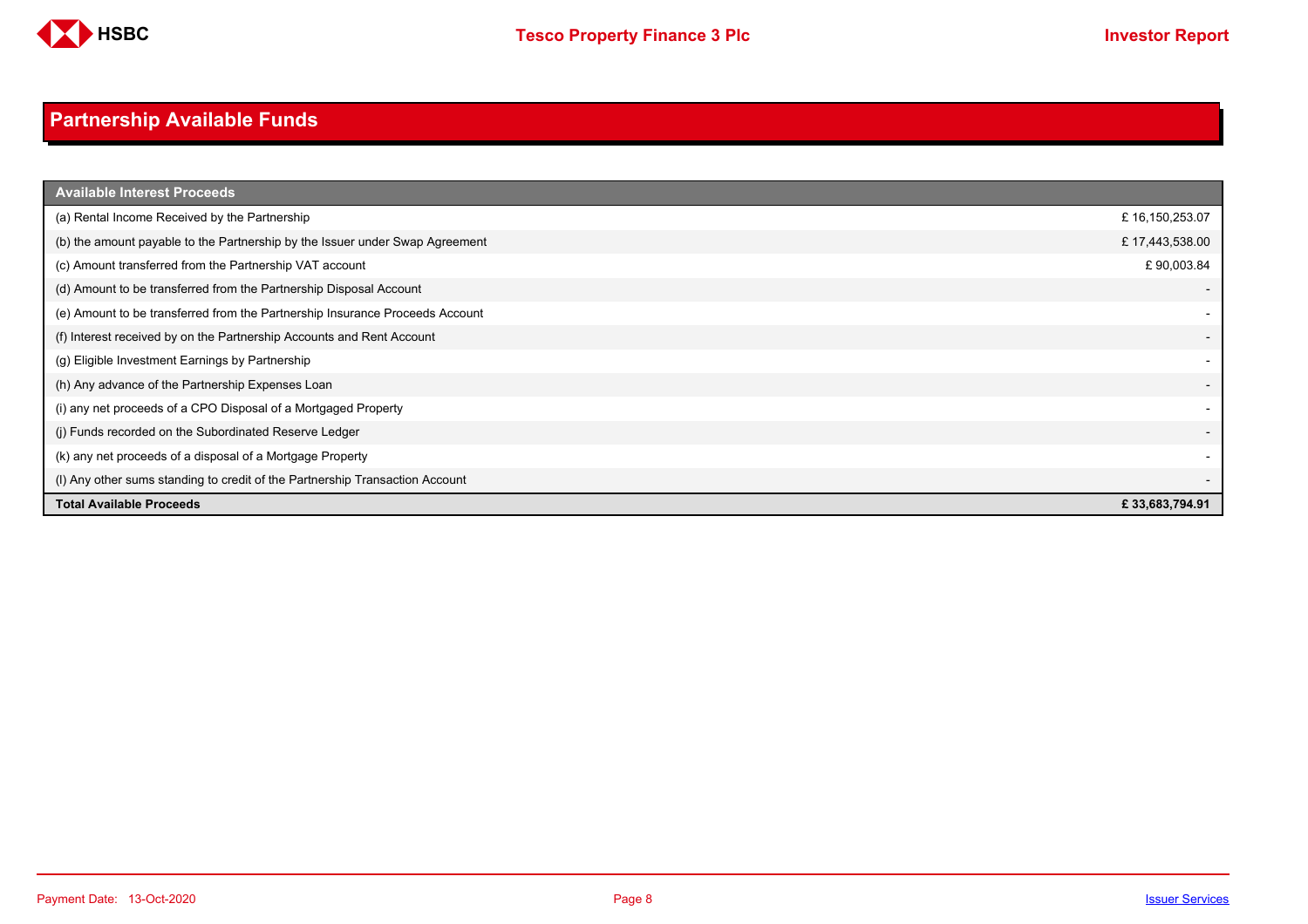

## <span id="page-8-0"></span>**Partnership Pre-Enforcement Priority of Payments**

| <b>Partnership Pre-Enforcement Priority of Payments</b>                                                                  | <b>Amounts Paid</b> | <b>Available Funds</b> |
|--------------------------------------------------------------------------------------------------------------------------|---------------------|------------------------|
|                                                                                                                          |                     | £33,683,794.91         |
| (a) in or towards satisfaction of any fees to the Partnership Security Trustee                                           | £1,500.00           | £33,682,294.91         |
| (b) in or towards satisfaction of Issuer Trustee and other Expenses (Ongoing Partnership Facility Fee)                   | £82,236.00          | £33,600,058.91         |
| (c) in or towards satisfaction of any operating expenses incurred by the Partnership (excluding GP UK Tax)               | £80,095.45          | £33,519,963.46         |
| (d) in or towards satisfaction, pro rata and pari passu according to the respective amounts due in respect of:           |                     | £33,519,963.46         |
| (i) Partnership Operator Fee                                                                                             | £940.00             | £33,519,023.46         |
| (ii) Partnership Property Advisor Fee                                                                                    |                     | £33,519,023.46         |
| (iii) Nominees/Nominees Holdco Corporate Services Provider Fee                                                           | £2,716.56           | £33,516,306.90         |
| (iv) Nominees/Nominees Holdco Side Letter Fee                                                                            |                     | £33,516,306.90         |
| (v) Account Bank Fee                                                                                                     |                     | £33,516,306.90         |
| (vi) Cash Manger Fee                                                                                                     |                     | £33,516,306.90         |
| (vii) Woolwich Cash Manager Fee                                                                                          |                     | £33,516,306.90         |
| (vii) Issuer Corporate Services Provider, Paying Agent, Account Bank and Cash Manager (Ongoing Partnership Facility Fee) | £13,798.42          | £33,502,508.48         |
| (viii) Head Lease Payment                                                                                                |                     | £33,502,508.48         |
| (e) Partnership Expenses Ledger payment (max £6,250)                                                                     |                     | £33,502,508.48         |
| (f) in or towards satisfaction, pro rata and pari passu according to the respective amounts due in respect of:           |                     | £33,502,508.48         |
| (i) Partnership Loan Interest                                                                                            | £13,247,714.59      | £ 20,254,793.89        |
| (ii) Partnership Swap Payment                                                                                            | £15,837,194.21      | £4,417,599.68          |
| (g) Partnership Loan Principal Payment                                                                                   | £4,195,783.00       | £221,816.68            |
| (h) Issuer Profit Amount (Ongoing Partnership Facility Fee                                                               | £750.00             | £ 221,066.68           |
| (i) Partnership Property Pool Manager Fee                                                                                | £221,066.68         |                        |
| (j) Partnership Swap Termination Amount                                                                                  |                     |                        |
| (k) Partnership Expense Reserve Ledger Payment                                                                           |                     |                        |
| (I) Alteration Adjustment Rent/ Substitution Adjustment Rent Payment                                                     |                     |                        |
| (m) any amount due and payable by the Partnership to the Subordinated Loan Facility                                      |                     |                        |
| (n) any excess into the Partnership Distribution Account                                                                 |                     |                        |
| <b>Total Distribution Amount</b>                                                                                         | £33,683,794.91      |                        |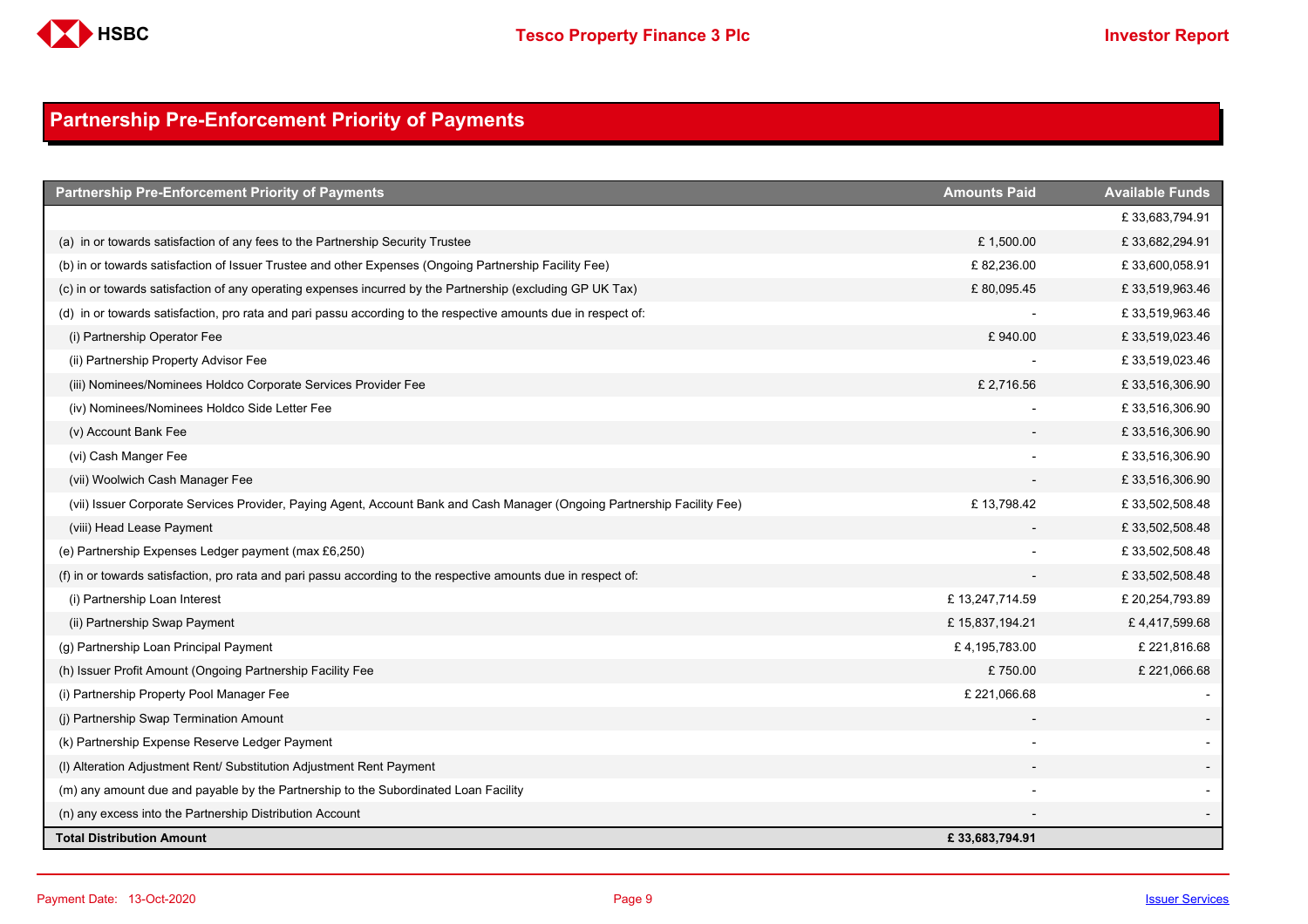

# <span id="page-9-0"></span>**Bond Report**

| Class                           | <b>BOND</b>        |
|---------------------------------|--------------------|
| Currency                        | <b>GBP</b>         |
| ISIN                            | XS0512401976       |
| <b>Payment Frequency</b>        | Quarterly          |
| <b>Current Payment Date</b>     | 13-Oct-2020        |
| <b>Interest Accrual Method</b>  | Actual/Actual ICMA |
| <b>Final Maturity Date</b>      | 13-Apr-2040        |
|                                 |                    |
| <b>Current Period Rates:</b>    |                    |
| Reference Index                 | <b>Fixed Rate</b>  |
| <b>Index Determination Date</b> | N/A                |
| <b>Index Rate</b>               | 5.74400%           |
| Margin                          | 0.00000%           |
| <b>Total Coupon</b>             | 5.74400%           |
|                                 |                    |
| <b>Transaction Amounts:</b>     |                    |
| Original Issue Size             | £958,450,000.00    |
| Opening Balance for Period      | £922,542,799.00    |
| <b>Beginning Pool Factor</b>    | 0.96254            |
| <b>Principal Repayments</b>     | £4,195,783.00      |
| Closing Balance for Period      | £918,347,016.00    |
| <b>Ending Pool Fctor</b>        | 0.95816            |
|                                 |                    |
| <b>Prior Unpaid Interest</b>    | £ 0.00             |
| Interest on Prior Unpaid        | £ 0.00             |
| <b>Current Interest Due</b>     | £13,247,714.59     |
| <b>Total Interest Paid</b>      | £13,247,714.59     |
| <b>Unpaid Interest</b>          | £0.00              |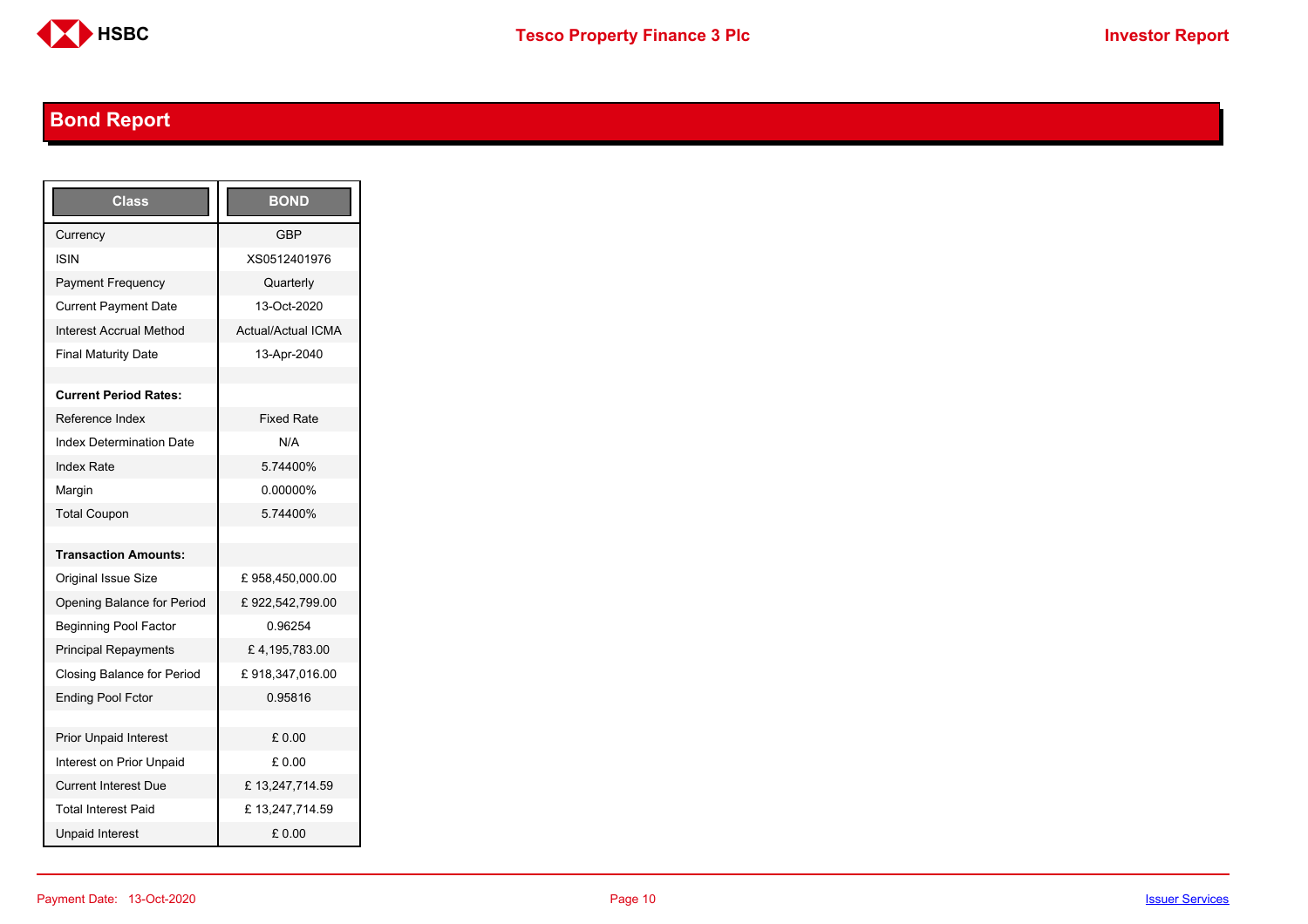

# <span id="page-10-0"></span>**Bond Ratings**

| <b>Original Ratings</b> | <b>S&amp;P</b> | <b>Fitch</b> | Moody's | <b>DBRS</b> |
|-------------------------|----------------|--------------|---------|-------------|
| <b>BOND</b>             | BB+            | BB+          | Ba1     | n/a         |
|                         |                |              |         |             |
| <b>Current Ratings</b>  | <b>S&amp;P</b> | <b>Fitch</b> | Moody's | <b>DBRS</b> |
| <b>BOND</b>             | BBB-           | BBB-         | Baa3    | n/a         |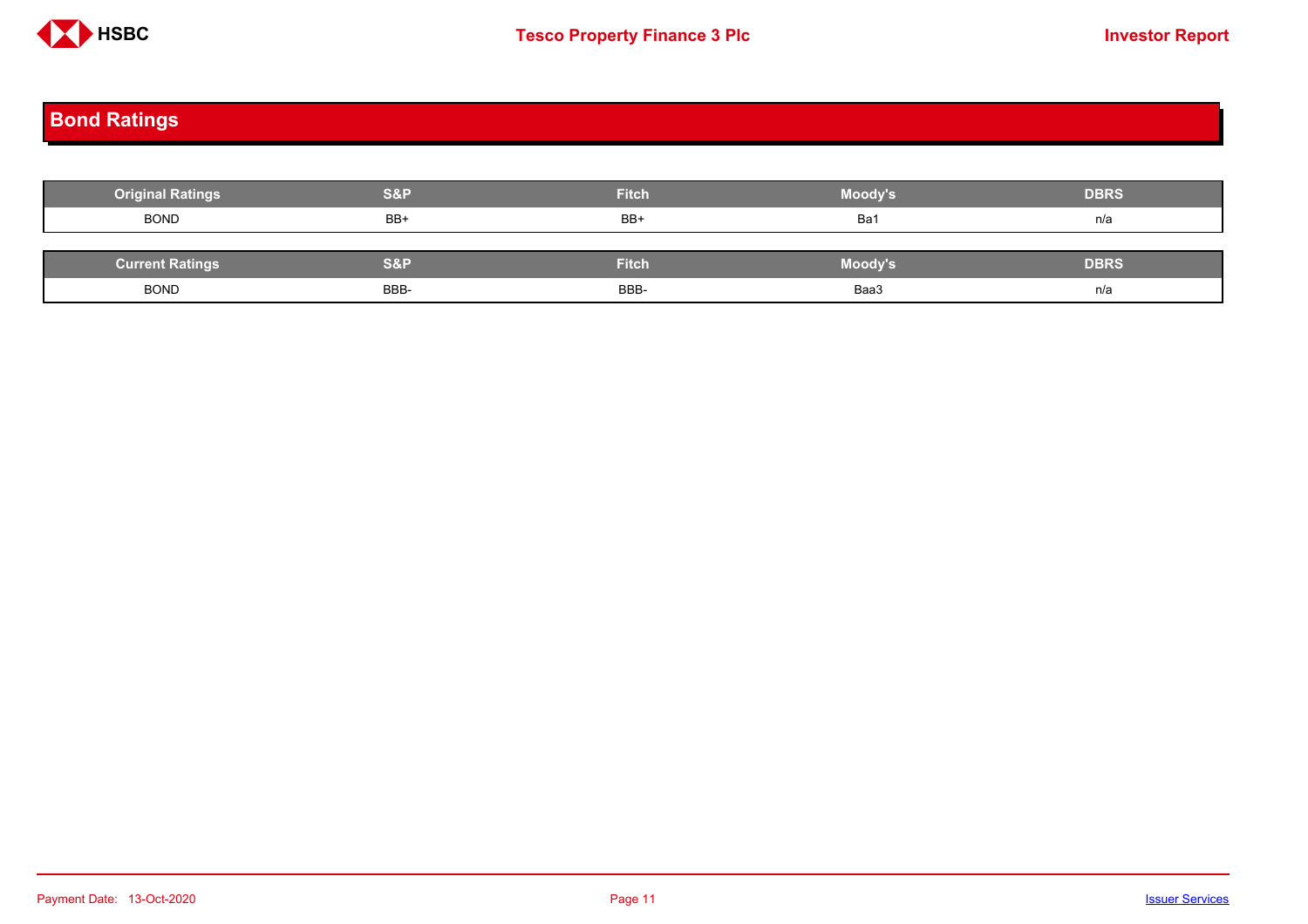

#### <span id="page-11-0"></span>**Issuer Accounts**

| <b>Issuer Transaction Account</b>         |                |
|-------------------------------------------|----------------|
| <b>Opening Balance</b>                    | £51,863.74     |
| Debits to the Issuer Transaction Account  | £19,145,875.80 |
| Credits to the Issuer Transaction Account | £19,146,625.81 |
| <b>Closing Balance</b>                    | £52,613.75     |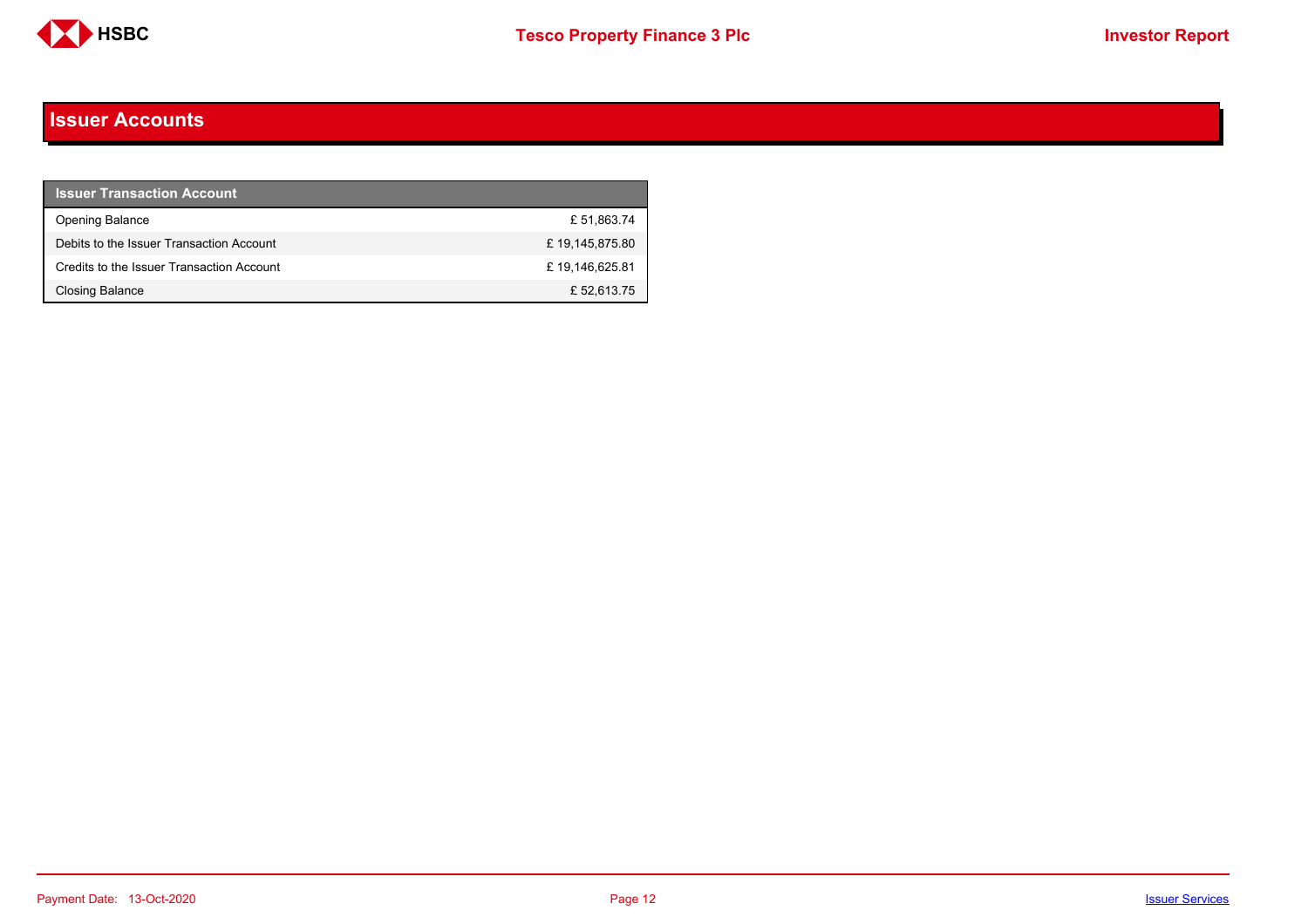

#### <span id="page-12-0"></span>**Issuer Available Funds**

| <b>Issuer Available Funds</b>                                                        |                |
|--------------------------------------------------------------------------------------|----------------|
| (a) any amount payable to the Issuer under the Partnership Swap Agreement            | £15,837,194.21 |
| (b) all interest, principal payable to the Issuer in respect of the Partnership Loan | £17,540,282.01 |
| (c) any amount payable to the Issuer under the Issuer Swap Agreement                 | £17.443.538.00 |
| (d) interest received by the Issuer on the Issuer Transaction Account                |                |
| (e) the earnings and proceeds from the Issuer making any Eligible Investmentst       |                |
| <b>Total Available Interest Proceeds</b>                                             | £50.821.014.22 |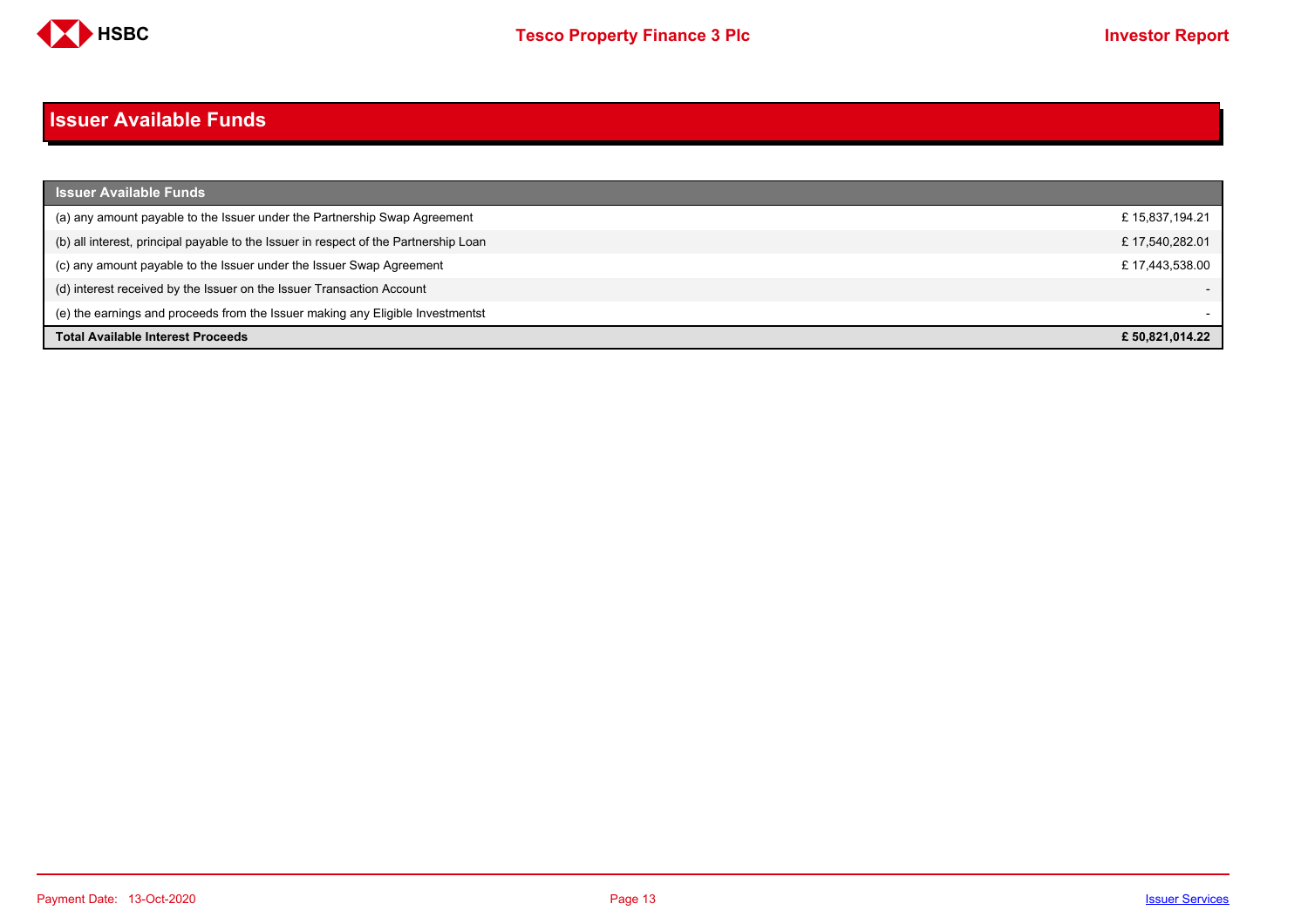

## <span id="page-13-0"></span>**Issuer Pre-Enforcement Priority of Payments**

| <b>Issuer Pre-Enforcement Priority of Payments</b>                                                                       | <b>Amounts Paid</b>      | <b>Available Funds</b> |
|--------------------------------------------------------------------------------------------------------------------------|--------------------------|------------------------|
|                                                                                                                          |                          | £50,821,014.22         |
| (a) in or towards satisfaction of amounts due in respect of the fees and any other amounts payable by the Issuer to the: | $\overline{\phantom{a}}$ | £50,821,014.22         |
| (i) Bond Trustee                                                                                                         | £1,200.00                | £50,819,814.22         |
| (ii) Security Trustee                                                                                                    | £1,500.00                | £50,818,314.22         |
| (b) in or towards satisfaction of any amounts payable by the Issuer in respect of operating expenses                     | £79,536.00               | £50,738,778.22         |
| (c) in or towards satisfaction, pro rata and pari passu according to the respective amounts due in respect of:           | $\overline{\phantom{a}}$ | £50,738,778.22         |
| (i) Issuer/Issuer Holdco Corporate Services Provider Fee                                                                 | £8,798.42                | £50,729,979.80         |
| (ii) Paying Agent/Registrar Fee                                                                                          | £500.00                  | £50,729,479.80         |
| (iii) Account Bank Fee                                                                                                   | £750.00                  | £50,728,729.80         |
| (iv) Cash Manager Fee                                                                                                    | £3,750.00                | £50,724,979.80         |
| (d) in or towards satisfaction, pro rata and pari passu according to the respective amounts due in respect of:           | $\overline{\phantom{a}}$ | £50,724,979.80         |
| $(i)(a)$ Bond Interest                                                                                                   | £13,247,714.59           | £37,477,265.21         |
| (i)(b) Bond Principal                                                                                                    | £4,195,783.00            | £33,281,482.21         |
| (ii) Issuer Swap Provider Payment                                                                                        | £15,837,194.21           | £17,444,288.00         |
| (iii) Parnership Swap Payment                                                                                            | £17,443,538.00           | £750.00                |
| (e) Issuer Profit Amount                                                                                                 | £750.00                  |                        |
| (f) Swap Subordinated Amoutns payment to the Issuer Swap Provider                                                        |                          |                        |
| (g) in or towards satisfaction of any Issuer Partnership Swap Termination Amount                                         |                          |                        |
| (h) the surplus (if any) to the Issuer Transaction Account                                                               |                          |                        |
| <b>Total Distribution Amount</b>                                                                                         | £50,821,014.22           |                        |